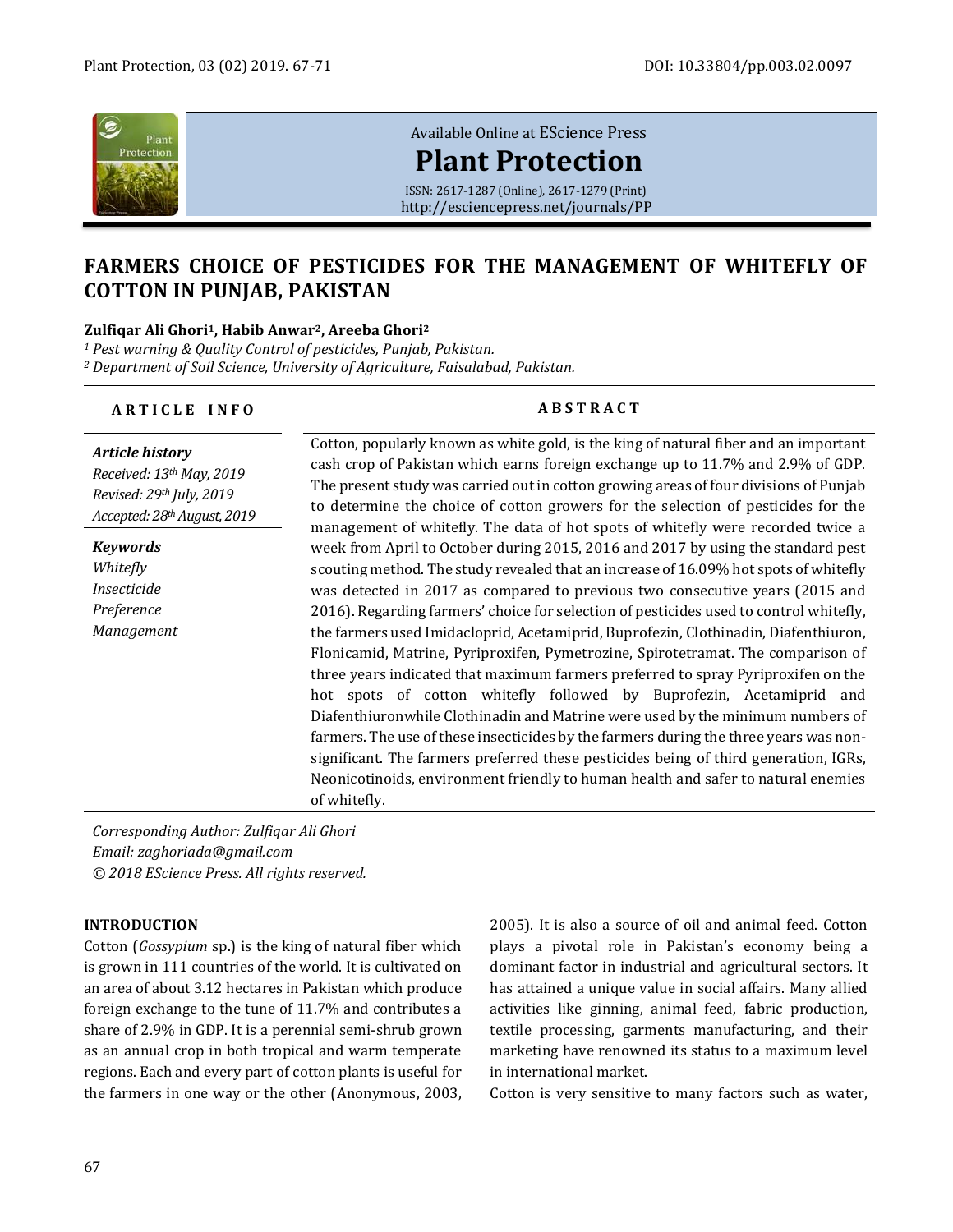temperature, humidity, rainfall etc. but the insect pests have been observed the most important which have threatened the cotton crop with a damage of 5-10% while the crop has been severely attacked by insect pests causing losses in yield up to 40-50% (Naqvi, 1976). About 20-40% yield losses have been estimated in Pakistan (Ahmad, 1999) despite of its cultivation on large acreage. The farmers have been facing many problems of sucking pests' complex and they have to adopt different control methods depending predominantly on chemical control.

Among sucking insect pests, *[Bemisia tabaci](https://www.sciencedirect.com/topics/agricultural-and-biological-sciences/silverleaf-whitefly)* (Genn.), *[Aphis](https://www.sciencedirect.com/topics/agricultural-and-biological-sciences/aphis-gossypii)  [gossypi](https://www.sciencedirect.com/topics/agricultural-and-biological-sciences/aphis-gossypii)* (Glover), *[Thrips](https://www.sciencedirect.com/topics/agricultural-and-biological-sciences/thrips) tabaci* (Lind.) and *Amrasca bigutella bigutella* (Dist.) cause significant losses in yield and cause 40-50% damage to the crop (Amjad and Aheer, 2007; Aslam et al., 2004; Nizamani et al., 2002). Cotton whitefly causes 50% cut back in boll production by sucking cell sap and secreting honey dews which is a source of sooty mold development (Ahmad et al., 2002). It also transmits cotton leaf curl virus disease (CLCuV) (Nelson et al., 1998). The average yield loss in Pakistan caused by CLCuV was reported to be 38.7 % during 1993 which is threatening our cotton-based economy.

In the recent past, *B. tabaci*, being polyphagous has become a destructive, injurious and major pest of cotton, vegetables and ornamentals (Byrne and Bellows, 1991; Deholm and Birnie, 1990; Henneberry and Bulter Jr, 1992). For the control of cotton whitefly, chemical control has become an important component of crop protection but its overdependence should be avoided under all circumstances. However, the management of *B. tabaci* with insecticides has been extensively depending upon organophosphates, pyrethroids, organochlorines and carbamates (Sharaf, 1986).

Insecticides with particular mode of action and selective specifications such as Imidacloprid, Pyriproxfen, Buprofezinand Diafenthiuronwere used for the management of all the developmental stages of cotton whitefly effectively (Horowitz et al., 1994). Insect growth regulators and new neonicotinoids have been found to be the most efficacious as compared to conventional insecticides on cotton against *B. tabaci* as these are less noxious for the predators of sucking insect pests (Aheer et al., 2002; Asi et al., 2008; Aslam et al., 2004; Frank, 2012; Solangi and Lohar, 2007).

The neonicotinoids are important due to their novel action against sucking insects (Anikwe et al., 2009; Carvalho et al., 2010; Iwasa et al., 2004; Zhang et al., 2011). The management of *B. tabaci* with insecticides is prudent and inevitable part of integrated pest management (Mohyuddin et al., 1997). In advanced countries of the world, 3% value of agriculture crops is meant for toxic chemicals and their application. An expenditure of more than 10 billion rupees is spent in Pakistan for the import of pesticides and 70-80% is used only against cotton pests (Aslam et al., 2004).

The present study was therefore, focused on the potential of farmers' choice for pesticides used in the management of cotton whitefly in the major cotton growing areas of Punjab, Pakistan.

## **MATERIALS AND METHODS**

The studies regarding the choice of farmers for selection of pesticides to be used against cotton whitefly were conducted in major cotton growing areas of four divisions (Multan, Bahawalpur, Dera Ghazi Khan and Sahiwal) of Punjab, Pakistan. Pest scouting of cotton crop was conducted as per prescribed pest scouting method (Hussain, 2017) by examining upper, middle and lower leaves of twenty randomly selected plants from the fields under scouting in the cotton growing areas of Punjab, Pakistan to observe the attack of *B. tabaci*. Cotton fields were kept under keen observation from 1st week of April to 4th week of October. A total of 46823, 54777 and 55429 spots were visited during 2015, 2016 and 2017 respectively in the study areas. Infestation of whitefly was recorded in each cotton field.

The farmers were advised by the officers of Pest Warning Wing of Agriculture Department to use recommended insecticides (branded or generic group) with recommended doses on hot spots (above ETL) for the control of cotton whitefly. The spots were also revisited, got verified for observing the treatment of a particular insecticide applied by the farmers on the fields and the data of such treated fields were recorded, collected from all the four divisions of cotton zone and tabulated for statistical analysis to record farmers choices towards pesticide use for the better management of *B. tabaci* in the cotton growing areas of Punjab, Pakistan.

**Statistical analysis**: Data were analyzed statistically by using R version 3.4.3 (Kite-Eating Tree). ANOVA was used for comparison between pesticides and years by using two factorial Completely Randomized Design.

# **RESULTS**

The data of consecutive three years was recorded and analyzed statistically by applying ANOVA. The detail of spots is given in Table 1. A total of 46823, 54777 and 55429 spots were visited during 2015, 2016 and 2017 respectively in the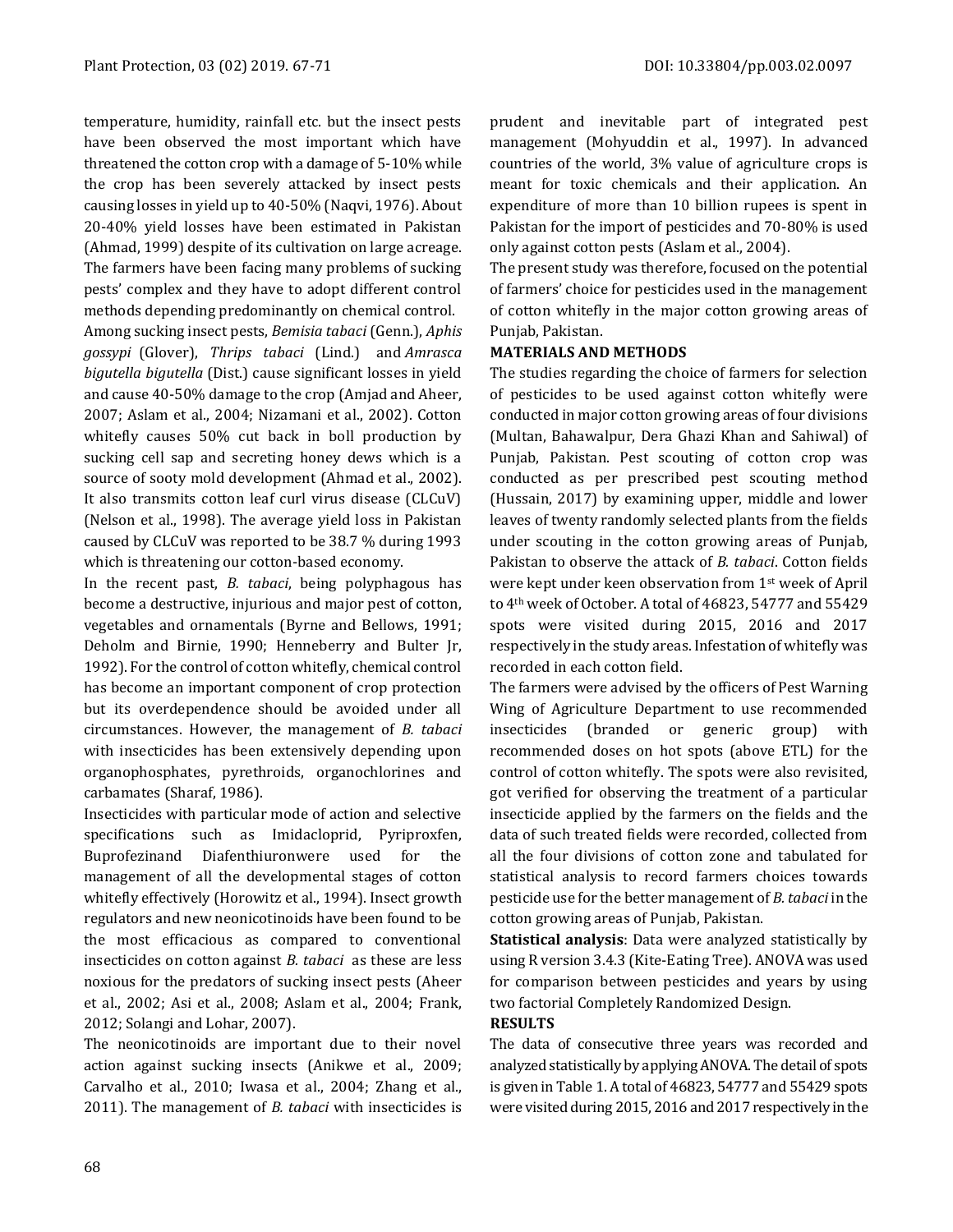four cotton growing divisions. Out of total cotton spots, 11085 spots (23.67%), 13565 spots (24.76%) and 16168 spots (29.17%) were found above ETL while the rest of the spots were below ETL. The spots of whitefly above ETL observed in 2017 were more than those of observed in the previous two years as shown in Table 1. This showed that this injurious sucking pest of cotton remained dominant during 2017 as compared to previous two years.

| Table 1. Detail of cotton spots and infestation of white fly. |  |  |
|---------------------------------------------------------------|--|--|
|---------------------------------------------------------------|--|--|

| Spots           | 2015  | 2016  | 2017  |
|-----------------|-------|-------|-------|
| Spots above ETL | 11085 | 13565 | 16168 |
| percentage      | 23.67 | 24.76 | 29.17 |
| Spots below ETL | 35738 | 41212 | 39261 |
| percentage      | 76.33 | 75.24 | 70.83 |
| Total spots     | 46823 | 54777 | 55429 |

Regarding farmers' choice for selection of pesticides used to control whitefly, the farmers used Imidacloprid, Acetamiprid, Buprofezin, Clothinadin, Diafenthiuron, Flonicamid,Matrine, Pyriproxifen, Pymetrozine, Spirotetramat. The statistical analysis (Table 2) reflected that pesticides were highly significant at a probability level of < 0.001%. The comparison of three years indicated that maximum farmers preferred to spray Pyriproxifenon the Table 2. ANOVA regarding spray preference.

hot spots of cotton whitefly followed by Buprofezin, Acetamiprid and Diafenthiuronwhile Clothinadin and Matrine were used by the minimum numbers of farmers as shown in figure 1. The use of these insecticides by the farmers during the three years was non-significant. This showed that IGRs and Neonicotinoids being environment friendly occupied the maximum space of use by the farmers against cotton whitefly.

| Factor     | Df | Sum Sq | Mean Sq | F-value | $Pr(>=F)$ |       |
|------------|----|--------|---------|---------|-----------|-------|
| Year       |    |        |         |         |           |       |
| Pesticides |    | 2179.6 | 242.18  | 82.93   | 2.46E-13  | $***$ |



Figure 1. Year wise usage of insecticides for the control of whitefly of cotton.

### **DISCUSSION**

Farmers' community mostly depends upon chemical control for the management of sucking insects due to their prompt action (Aslam et al., 2003). The haphazard use of insecticides may result in health hazards, resistance development in insects, resurgence of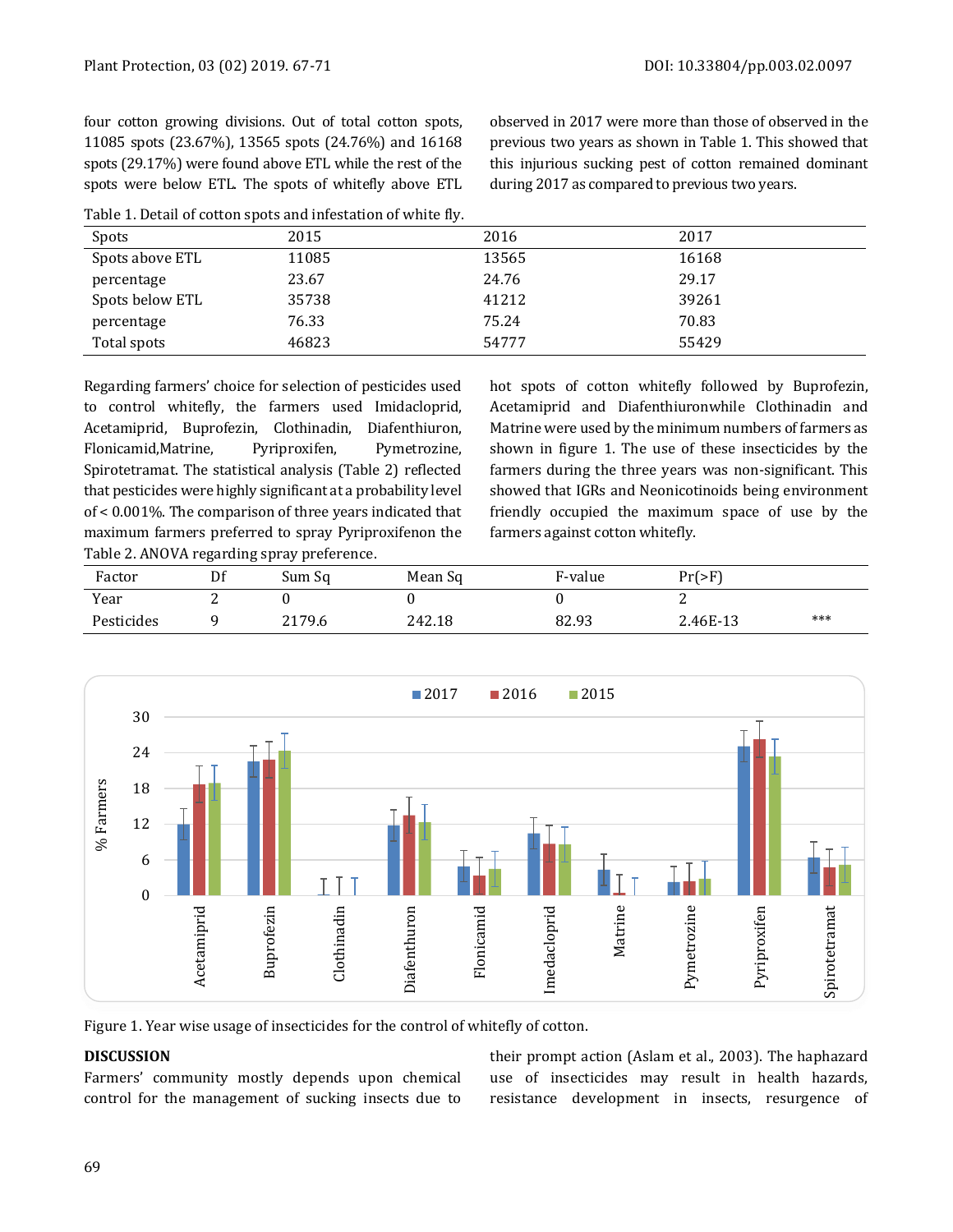secondary pests, environmental pollution and interruption of natural balance (Costa et al., 2003). The selective and effective use of chemicals at proper time is the most important tool to control the pests, safer for the beneficial fauna, reduction in resistance against certain chemicals in insect pests as well as minimum exposure to the human health.

The study revealed that the farmers preferred the pesticides against cotton whitefly which were IGRs, environment friendly, Neonicotinoids and less toxic to natural enemies. Our findings are compromising to the study of Costa et al. (2003). The use of Pyriproxifenduring the consecutive three years (2015, 2016 and 2017) remained dominant, in lieu of farmers' choice, due to its prompt and novel action against whitefly. The present study is also similar and parallel to the findings of Iwasa et al. (2004); Zhang et al. (2011) and Carvalho et al. (2010) who determined that the neonicotinoids were important due to their novel action against sucking insects.

Most of the farmers opted for application of Pyriproxifen, Buprofezin, Imidacloprid, and Diafenthiurondue to their particular mode of action and specifications for all developmental stages of whitefly. Our study also coincides with the findings of Horowitz et al. (1994) who reported that the insecticides such as Pyriproxfen, Buprofezin, Diafenthiuronand Imidacloprid were used for the management of all developmental stages of cotton whitefly effectively.

**Conclusion:** It is concluded that the preferred pesticides used by the majority of the farmers against whitefly proved to be useful having significant importance than others for the best management of developmental stages of whitefly. It is recommended that the farmers should not espouse fully on chemicals rather it should be used as a part of integrated pest management so as to save environment, beneficial fauna and human health.

**Author Contributions:** ZAG planned and designed the studies, ZAG, HA and AG collected, analyzed data and wrote the manuscript.

**Conflict of interest:** The author declares no conflict of interest.

#### **REFERENCES**

- Aheer, G.M., Ahmad, N., Karar, H., 2002. Chemical control of cotton whitefly adults, *Bemisia tabaci* (Genn.). Journal of Agriculture Research 38, 353-357.
- Ahmad, M., Arif, M.I., Ahmad, Z., Denholm, I., 2002. Cotton whitefly (*Bemisia tabaci*) resistance to

organophosphate and pyrethroid insecticides in Pakistan. Pest Management Science: formerly Pesticide Science 58, 203-208.

- Ahmad, Z., 1999. Pest problems of cotton A Regional Perspective. Regional Consultation on Insecticide Resistance Management in Cotton June 28-July 01, 1999 1, 5-21.
- Amjad, A., Aheer, G.M., 2007. Varietal resistance against sucking insect pests of cotton under Bahawalpur ecological conditions [Pakistan]. Journal of Agricultural Research 45, 205-208.
- Anikwe, J.C., Asogwa, E.U., Ndubuaku, T.C.N., Okelana, F.A., 2009. Evaluation of the toxicity of Actara 25 WG for the control of the cocoa mirid *Sahlbergella singularis* Hagl.(Hemiptera: Miridae) in Nigeria. African Journal of Agriculture Research 8, 1528- 1535.
- Anonymous, 2003. Economic survey of Pakistan, Ministry of Food and Agriculture, Islamabad.
- Anonymous, 2005. Training manual on DVS test in cotton with resistance to PPV and FR legislation. all India Coordinated Cotton Improvement Project CICR combatore Tamil Nadu, 134-135.
- Asi, M.R., Afzal, M., Anwar, S.A., Bashir, M.H., 2008. Comparative efficacy of insecticides against sucking insect pests of cotton. Pakistan Journal of Life and Social Sciences 6, 140-142.
- Aslam, M., Razaq, M., Shah, S.A., Ahmad, F., 2004. Comparative efficacy of different insecticides against sucking pests of cotton. Journal of Research Sciences 15, 53-58.
- Aslam, M., Razzaq, M., Rana, S., Faheem, M., 2003. Efficacy of different insecticides against sucking insectpests on cotton. Pakistan Entomological Society 25, 155-159.
- Byrne, D.N., Bellows, T.S.J., 1991. Whitefly biology. Annual review of entomology 36, 431-457.
- Carvalho, G.A., Godoy, M.S., Parreira, D.S., Lasmar, O., Souza, J.R., Moscardini, V.F., 2010. Selectivity of growth regulators and neonicotinoids for adults of *Trichogramma pretiosum* (Hymenoptera: Trichogrammatidae). Revista Colombiana de Entomologia 36, 195-201.
- Costa, D.B., Souza, B., Carvalho, G.A., Carvalho, C.F., 2003. Residual action of insecticides to larvae of *Chrysoperla externa* (Hagen, 1861)(Neuroptera: Chrysopidae) under greenhouse conditions. Ciência e Agrotecnologia 27, 835-839.
- Deholm, I., Birnie, L.C., 1990. Prospects for managing resistance to insecticides in the whitefly, Cotton production research from a farming systems perspective, with special emphasis on stickiness: papers presented at a technical seminar at the 49th plenary meeting of the International Cotton